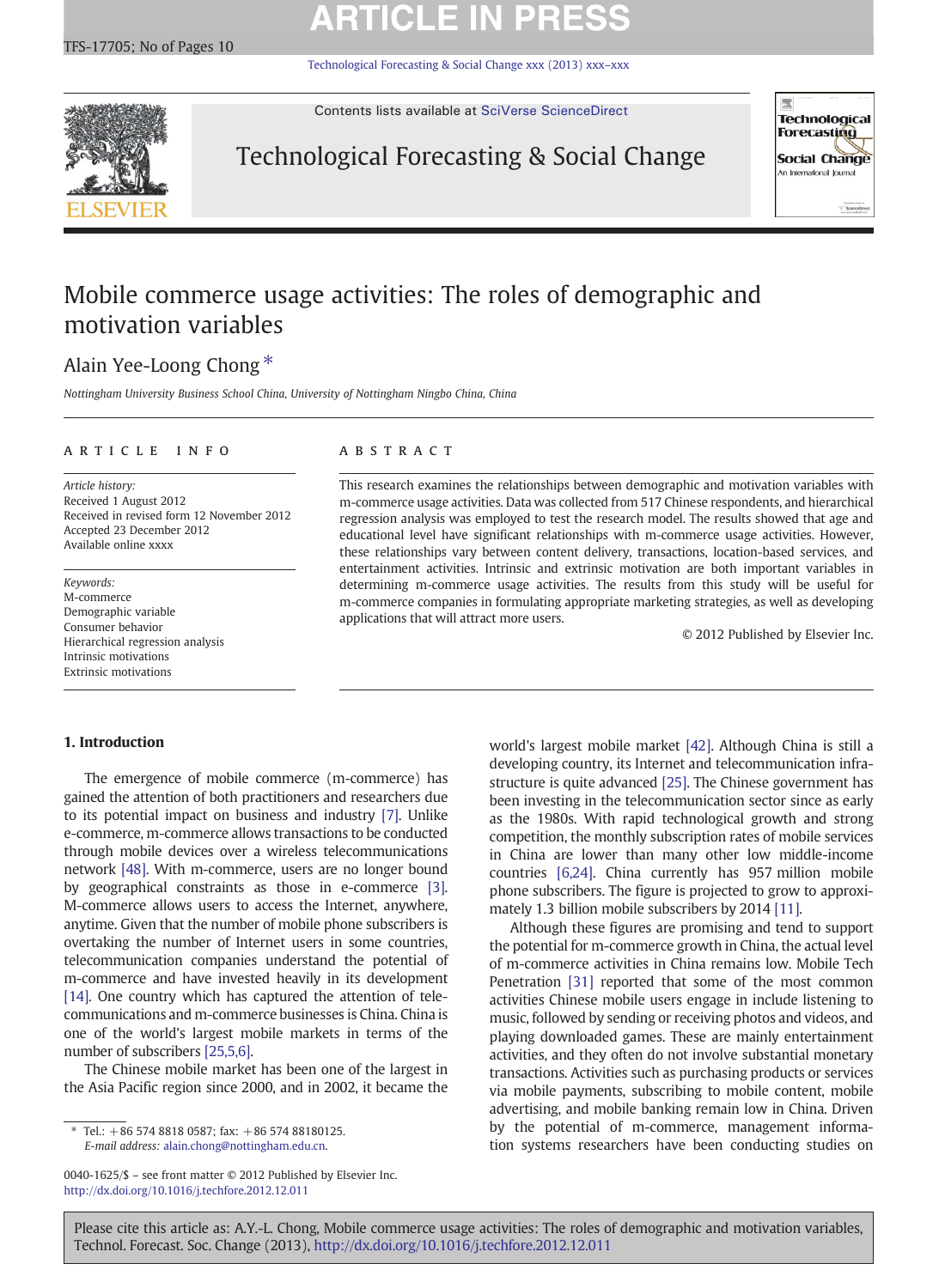#### P CLE IN

m-commerce in recent years. However, despite the increasing amount of work published on the technological side of m-commerce, research on the strategies and applications of m-commerce remains limited [\[27,34\].](#page--1-0) There have been a few attempts to investigate the adoption of m-commerce such as those conducted by [\[50,1,52,9\].](#page--1-0) Several observations can be made about existing studies on Internet or m-commerce adoption. Firstly, studies of m-commerce usage among Chinese consumers have been limited. China is an important market as it has one of the largest numbers of mobile phone consumers. Secondly, most of these studies have developed their adoption models based on the Technology Acceptance Model (TAM). These studies have extended the TAM by including additional variables (e.g. Trust, Security). Thirdly, these studies have mainly studied the adoption of m-commerce based on consumers' intention to adopt or not adopt m-commerce. Studies concerning consumers' usage of m-commerce remain sparse. This is a significant research issue that needs to be addressed. As noted above, m-commerce activities in China mainly involve entertainment activities such as sending pictures or listening to music. Classifying various m-commerce activities (e.g. mobile banking, listening to music, mobile payments) under a general category of m-commerce [\[50\],](#page--1-0) does not reflect the actual usage of m-commerce by consumers. Therefore this research examines the adoption of m-commerce in the context of m-commerce usage activities, instead of consumers' intention to adopt m-commerce. Lastly, most existing m-commerce adoption studies have either neglected using consumer demographic variables in their study [\[50\],](#page--1-0) or have examined the indirect associations of demographic variables with m-commerce adoption [\[52\].](#page--1-0) Demographic variables have been found to have a significant influence on the Internet usage activities of users by [\[43\]](#page--1-0). Other variables such as motivation variables have also been found to have an influence on the Internet usage activities by researchers such as [\[43\] and \[2\].](#page--1-0) The direct associations between demographic profiles, together with motivation variables and m-commerce usage activities have not been examined by previous research. In order to bridge the gap in the existing m-commerce adoption literature, this study aims to investigate the relationship between demographic and motivation variables with m-commerce usage activities among Chinese users.

#### 2. Literature review and hypotheses development

#### 2.1. M-commerce activities

Past research has defined m-commerce as an extension of e-commerce [\[34\].](#page--1-0) Based on this definition, m-commerce is similar to e-commerce except that its transactions are conducted in a wireless environment, via a mobile device. However, this definition might be too narrow as it classifies e-commerce and m-commerce based on network medium and device. Feng et al. [\[13\]](#page--1-0) have argued that m-commerce is more than an extension of e-commerce due to its differences in interaction styles, usage patterns, and value chain. Unlike e-commerce, m-commerce offers opportunities for new business models due its mobility and reachability characteristics [\[50\].](#page--1-0) A more complete definition of m-commerce comes from Tiwari and Buse [\[45\]](#page--1-0) who view m-commerce as m-business. Tiwari and Buse [\[45\]](#page--1-0) believe that m-commerce should not limit itself to monetary value transactions, as this will neglect other m-commerce activities such as after sales services, and sending free games or music to users. Tiwari and Buse [\[45\]](#page--1-0) also state that m-commerce does not necessarily have to operate through wireless telecommunications networks [\[50,45\]](#page--1-0). This study will therefore adopt a broad definition of m-commerce which is "any transaction, involving the transfer of ownership or rights to use goods and services, which is initiated and/or completed by using mobile access to computer-mediated networks with the help of mobile devices."

This study concerns m-commerce usage activities. Mahatanankoon et al. [\[30\]](#page--1-0) categorized m-commerce usage activities as: content delivery, transactions, location-based services, emergency purposes, and entertainment purposes. Such classifications are consistent with past literature such as Pagani [\[36\],](#page--1-0) and Ngai and Gunasekaran [\[34\]](#page--1-0). Furthermore, the categorization of m-commerce usage activities has been empirically validated by Mahatanankoon et al. [\[30\]](#page--1-0) via first and second order confirmatory factor analysis. Accordingly, this study will adopt m-commerce usage activities proposed by Mahatanankook et al. [\[30\]](#page--1-0) and divide m-commerce activities into content delivery, transactions, location-based services, and entertainment. Content delivery deals with using a mobile device to search for and find information on the Internet. Transactions involves using a mobile device to transfer money between consumers and businesses. Locationbased services involve activities such as "receiving timesensitive discount tickets and receiving personal advertisements." [\[30\]](#page--1-0) Lastly, entertainment involves using a mobile device for entertainment purposes such as playing games or listening to music.

#### 2.2. Demographic variables

Most technology adoption studies in the past have been derived from models such as the Technology Acceptance Model (TAM) [\[10\]](#page--1-0) and Diffusion of Innovation (DOI) model [\[39\]](#page--1-0). These models have been applied extensively in the study of m-commerce or mobile technologies adoption [\[50,53,28,9\]](#page--1-0). However, most of these studies have neglected to investigate the effect of demographic variables such as age, educational level, and gender on m-commerce adoption. Yang [\[52\]](#page--1-0) is one of the few studies which have investigated the relationships between demographic variables and m-commerce adoption. However, Yang [\[52\]](#page--1-0) has studied the influence of demographic profiles in perceived usefulness and perceived ease of use of m-commerce, rather than a direct investigation of their relationship with m-commerce adoption. In a study of m-commerce adoption, Wei et al. [\[50\]](#page--1-0) report that most of the consumers surveyed in their research were young users and suggest that future studies should investigate whether their adoption model can be extended to users from various age groups. Investigating demographic variables' influence on m-commerce adoption will provide m-commerce providers the opportunity to better segment their consumers. Furthermore, an important strength of m-commerce is the ability to personalize services and information to consumers. Knowing the demographic patterns in m-commerce usage activities will also assist firms in improving their mobile advertising strategies. Similar to the study conducted by Teo [\[43\]](#page--1-0), this study attempts to investigate the

Please cite this article as: A.Y.-L. Chong, Mobile commerce usage activities: The roles of demographic and motivation variables, Technol. Forecast. Soc. Change (2013), <http://dx.doi.org/10.1016/j.techfore.2012.12.011>